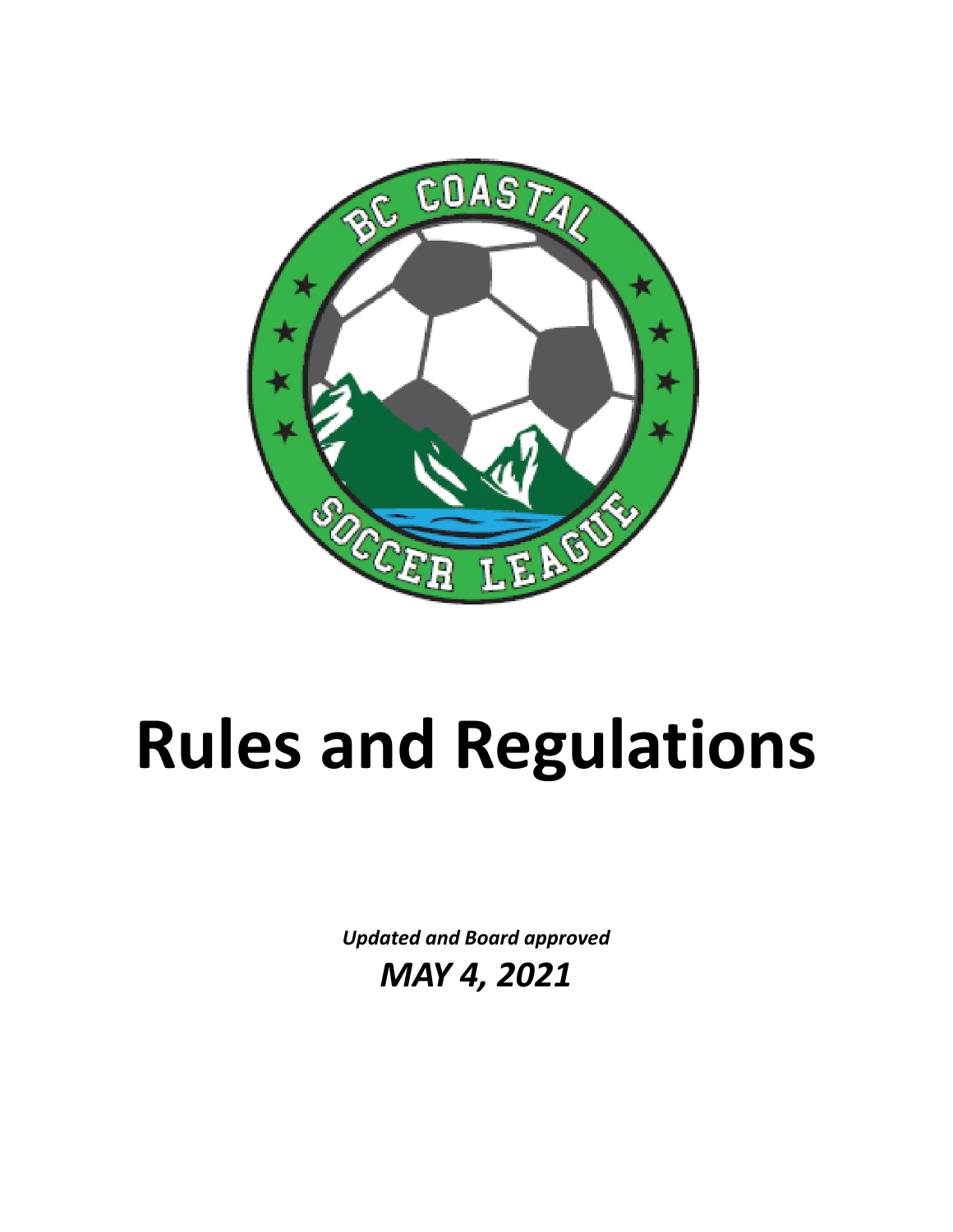# **BC Coastal Soccer League**

# **Contents**

| Part 1 - Overview and Purpose                | 3              |
|----------------------------------------------|----------------|
| Part 2 - League Administration and Operation | 3              |
| <b>Player Registration</b>                   | 3              |
| <b>Risk Management</b>                       | 4              |
| <b>Team Affiliation</b>                      | 4              |
| <b>Divisions</b>                             | 5              |
| Metro                                        | 5              |
| Division 1                                   | 5              |
| U11/U12                                      | 5              |
| Assignment of Teams to Divisions             | 5              |
| League Discipline                            | 6              |
| <b>Districts</b>                             | 6              |
| Referees                                     | 6              |
| Team, Coaches, and Players                   | 6              |
| Rules of Play                                | $\overline{7}$ |
| <b>Playing Fields</b>                        | $\overline{7}$ |
| <b>Financial Control</b>                     | 8              |
| Referees and Assistant Referees              | 8              |
| League Scheduling                            | 9              |
| League Standings                             | 10             |
| <b>Coastal Cup Qualification</b>             | 10             |
| <b>Statistics and Reporting of Scores</b>    | 10             |
| Rescheduling and Game Abandonment            | 11             |
| <b>Complaints, Protests and Appeals</b>      | 13             |
| Forfeits                                     | 13             |
| Tie-Breaking Formula                         | 14             |
| <b>Fluid Roster Process</b>                  | 14             |
| League Championships Division 2-3            | 15             |
| <b>Fine Schedule</b>                         | 15             |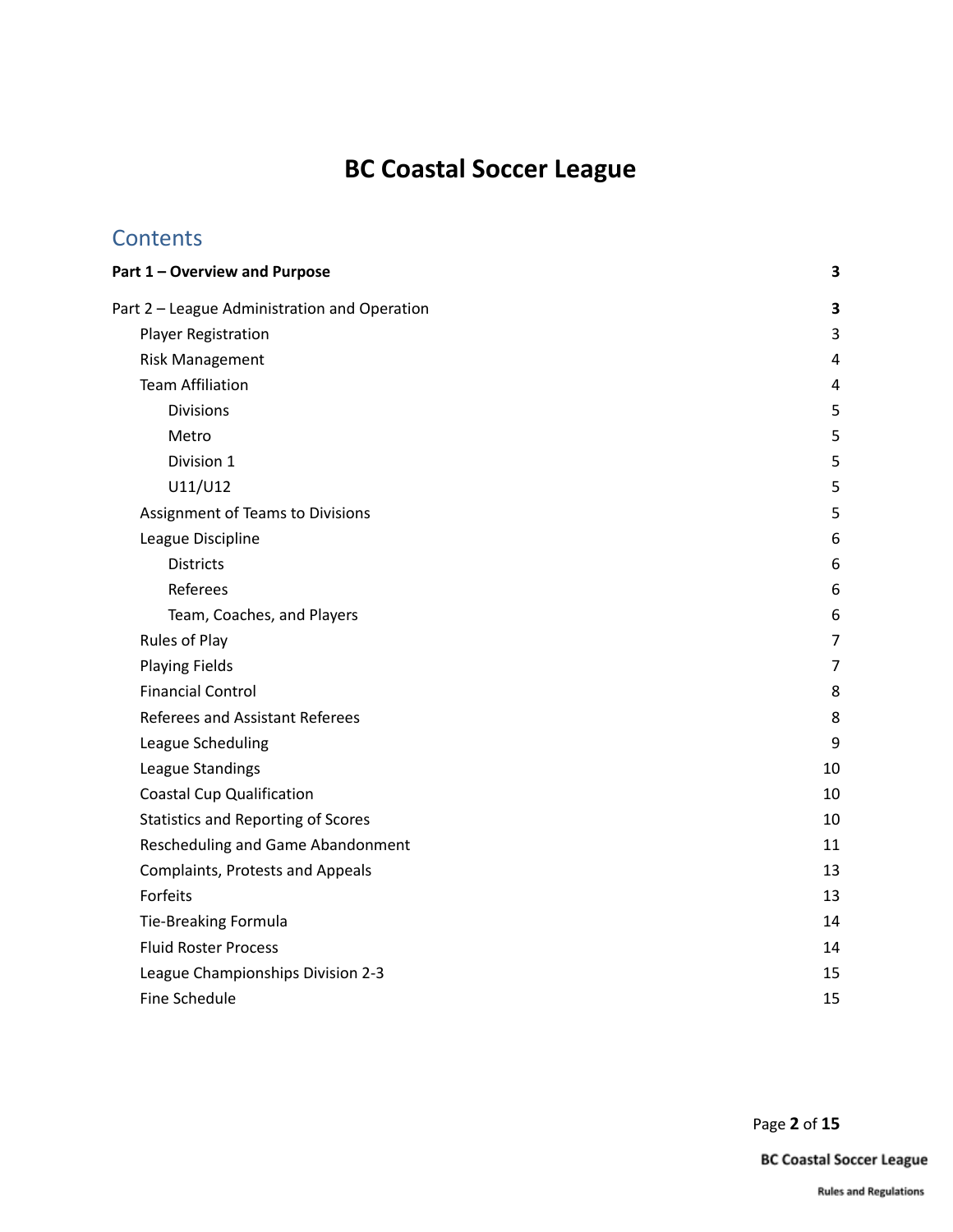# <span id="page-2-0"></span>Part 1 – Overview and Purpose

The BC Coastal Soccer League (BCCSL) is governed by a board composed of the Youth District Soccer Association Chairs that have clubs and teams that participate. The League provides, facilitates and supports playing environments for youth players in the Under 11 and 12 divisions 1-2, and Under 13 to Under 18 age categories, consisting of Metro to division 3. The League works closely with BC Soccer and the BCSPL to help develop the game and actively promote players while ensuring the ongoing integrity of each level of play.

The league is a BC Soccer sanctioned league operating under and in compliance with the bylaws, rules/regulations and policies of BC Soccer.

The overriding goal of our league is to provide divisions for teams to be competitive at the appropriate caliber. We believe this will provide the best playing experience for all players.

The BCCSL has created a Team Formation Guideline to support clubs in determining their correct divisions and team placements. This guideline document must be followed as the BCCSL's minimum standards, and clubs may face fines or sanctions due to continued misplacement of teams.

The BCCSL believes the Fluid Roster Process ('FRP') facilitates player movement between teams at the same club helps teams avoid forfeits or playing games undermanned while helping players who narrowly missed being selected for a higher level stay within touching distance of that level by easily allowing them to be able to be called up to play at that level.

Instances of abuse of the FRP rule will be dealt with by BCCSL and may result in teams or clubs losing all FRP privileges for a specified period of time.

<span id="page-2-1"></span>The rules outlined in this document pertain to all divisions other than where noted.

# <span id="page-2-2"></span>Part 2 – League Administration and Operation

#### 1. Player Registration

- a) Only players who are properly registered with BC Soccer through its district designate can participate in the League.
- b) Each District must provide all registered players and team officials with photo ID cards in accordance with BC Soccer rules no later than October 1 for all divisions. ID card requirements for BCCSL are as follows:
	- i. The following individuals shall be issued with a photo (taken within 24 months)

Page **3** of **15**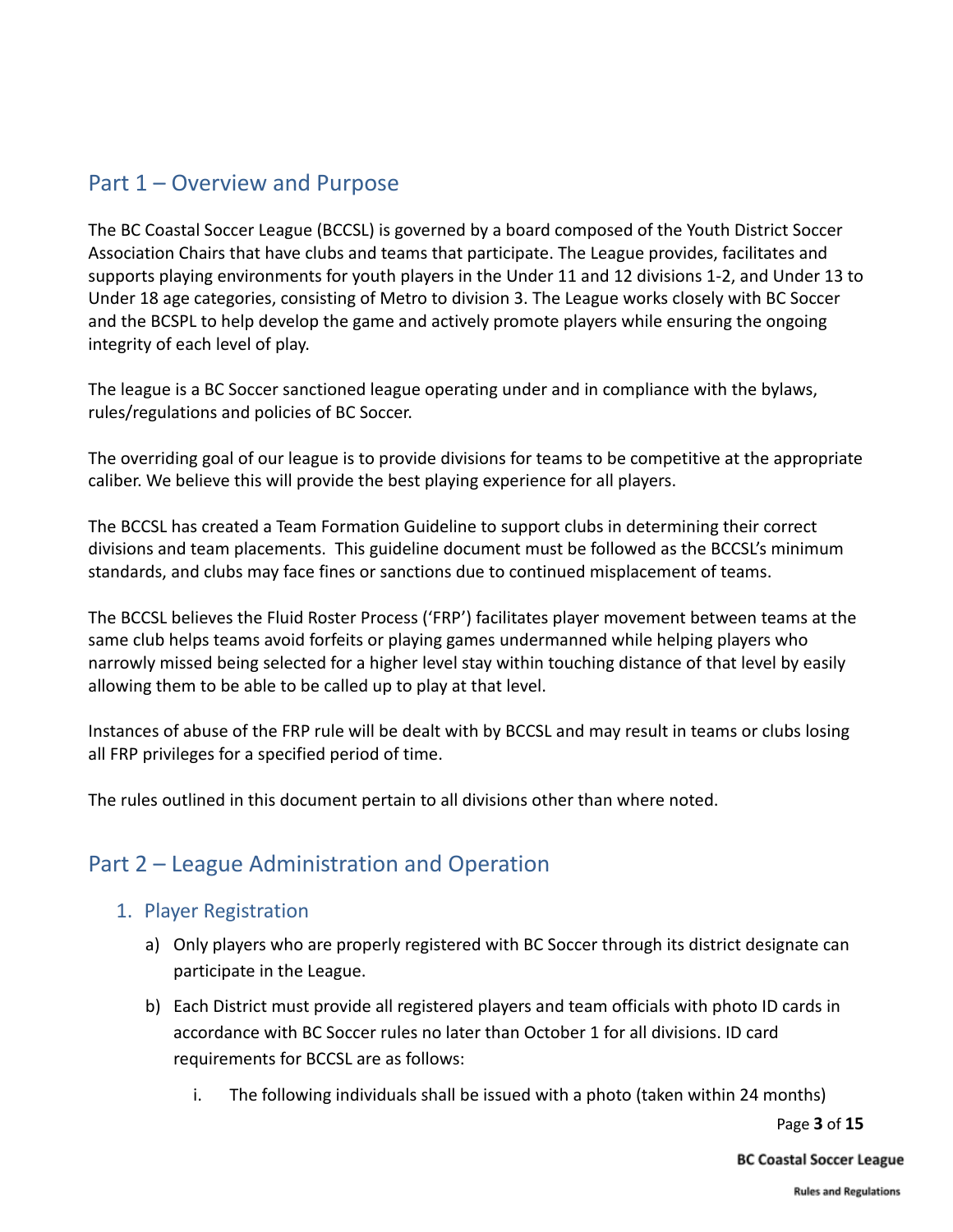identification card once they have been registered with BC Soccer:

- All youth players and team officials in the U11 to U18 age categories
- ii. The photo identification card shall include the player's or team official's: Surname, Given Name(s), Club Name, Team Name, Birth year, Player ID#, level of play and the year in which the playing season ends.
- c) The ID cards must be presented for each league game throughout the remainder of the playing season.
	- i. Teams who fail to produce ID cards for their team or individual players may be subject to a forfeit of the game and/or a league fine (as per Fine Schedule, section 18). Referees will still allow the game to go ahead, but any protest will be entertained and may be upheld by the league due to lack of ID cards of an opponent. Discipline issued to players will still be applied as usual, and the club that didn't provide ID cards may be required to provide proof of ID cards after the fact as part of the protest.

#### <span id="page-3-0"></span>2. Risk Management

YOUTH

- a) All BC Soccer directors, volunteers, employees of BC Soccer or an affiliated BC Soccer organization aged 19 years and older participating on a regular basis in any element of youth soccer, adaptive soccer, or who will be with a vulnerable person must have a valid Criminal Record Check and Vulnerable Sector Check on file.
- b) Occasional Volunteers are not required to complete a Criminal Record Check/Vulnerable Sector Check so long as they do not have unsupervised access to a youth or otherwise vulnerable person. An adult who has completed a valid CRC/VSC must be present.

#### REFEREES

- a) All referees aged 19 years and older must have a valid Criminal Record Check and Vulnerable Sector Check on file with BC Soccer.
- b) The BC Soccer Criminal Record policy can be found [here](https://www.bcsoccer.net/files/AboutUs/BylawsRulesRegsPolicies/bc_soccer_criminal_record_check_policy_september_2020.pdf)

#### <span id="page-3-1"></span>3. Team Affiliation

- a) All male and female teams (U13 through U18, all levels and U11/U12 at division 1 and 2 only) must be affiliated through the League's Member Districts and only Districts may forward teams to the League.
- b) The League will determine the number of divisions, so they are appropriately competitive.
- c) Teams do not have any grandfathered right to Metro
- d) Each District will pay the appropriate league entry fee (as determined by the BC Coastal

Page **4** of **15**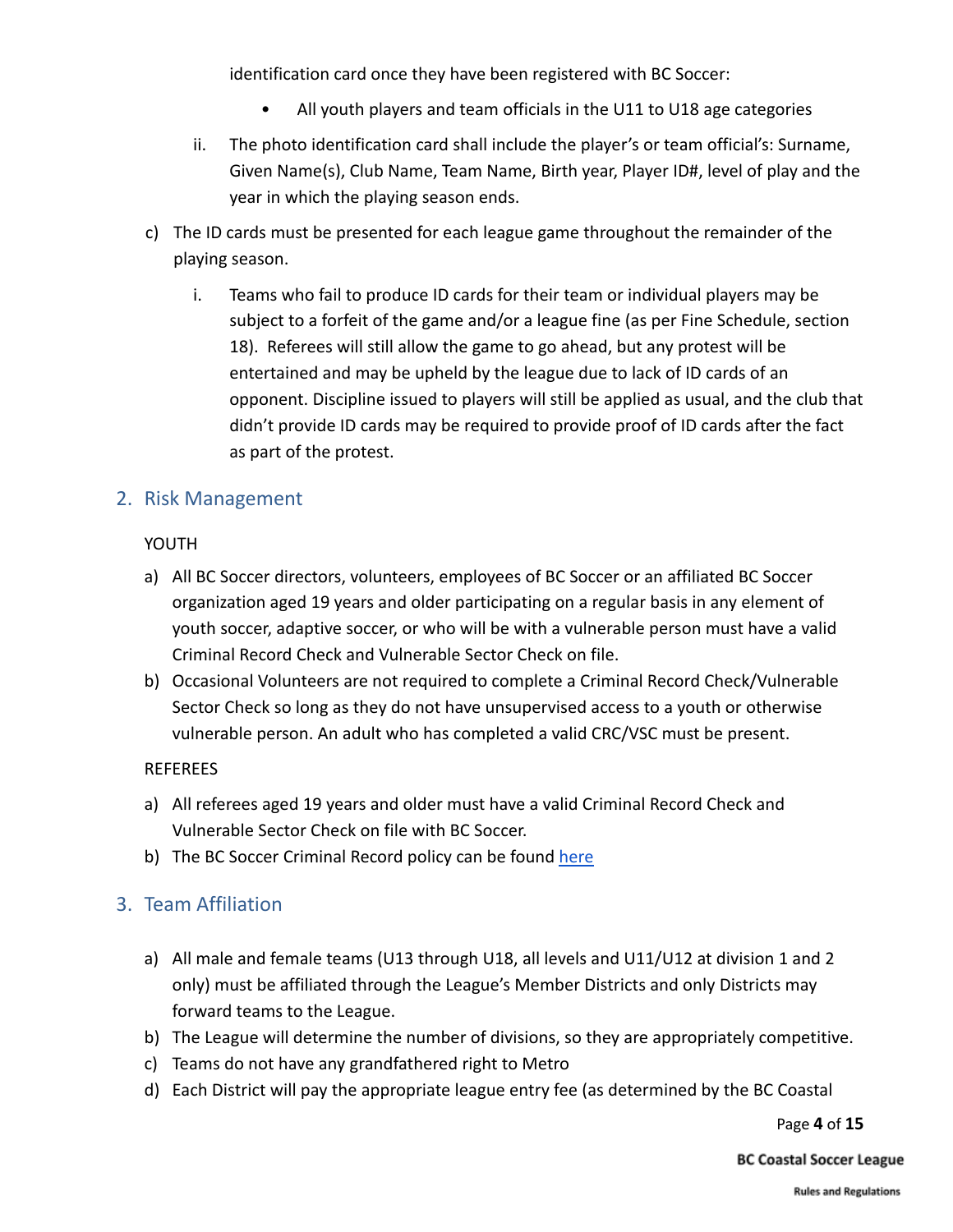Soccer League Board) upon acceptance for each team by September 1st of each year.

- e) Maximum roster sizes:
	- U11 to 12 16 players
	- U13 to U18 22 players

#### <span id="page-4-0"></span>*3.1 Divisions*

The League will consist of Metro in U14 to U18, and Division 1 to Division 3 for U13 to U18 and U11/U12 at Division 1 and 2.

#### <span id="page-4-1"></span>*3.2 Metro*

The BCCSL has made changes to the divisional structure that impacts the metro level of play. The metro level of play will be gradually phased out over time, starting in the 2021-22 season when U13 will not have a Metro Division.

BC Soccer has a 'Metro Programming Policy" in place, this document is [here](https://www.bcsoccer.net/files/AboutUs/BylawsRulesRegsPolicies/District%20Metro%20Select%20Program%20Policy_updateFeb2018.pdf)

#### <span id="page-4-2"></span>*3.3Division 1*

The BCCSL has implemented a change to reduce the number of divisions from 4 to 3, eliminating the metro division over time. For the 2021-22 season, U13 will only have Division 1, 2 and 3. Following are the rules for U13 Division 1 for the 2021-22 season.

- a) No league cap at U13 Intake in total amount of teams
- b) There will be no tiers within Division 1. Any teams that are not competitive will be moved down to Division 2 at the re-tiering break.
- c) Successful placement of teams within the BCCSL will ensure good standing within the league and not impact future placement of teams within Division 1.
- d) When determining the placement of teams, the pyramid structure is to be followed as per the following.
	- I. Clubs must have at least 1 team in each division to support a Division 1 placement:
		- Div  $1 1$  team\* Div  $2 - 1 +$  teams Div  $3 - 1 +$  teams

\*clubs will have the ability to add a second balanced team within Division 1 provided they have followed the recommended pyramid structure with a larger base within Division 2 and 3.

#### <span id="page-4-3"></span>*3.4U11/U12*

a) U11/U12 will follow the small sided rules as outlined by BC Soccer

Page **5** of **15**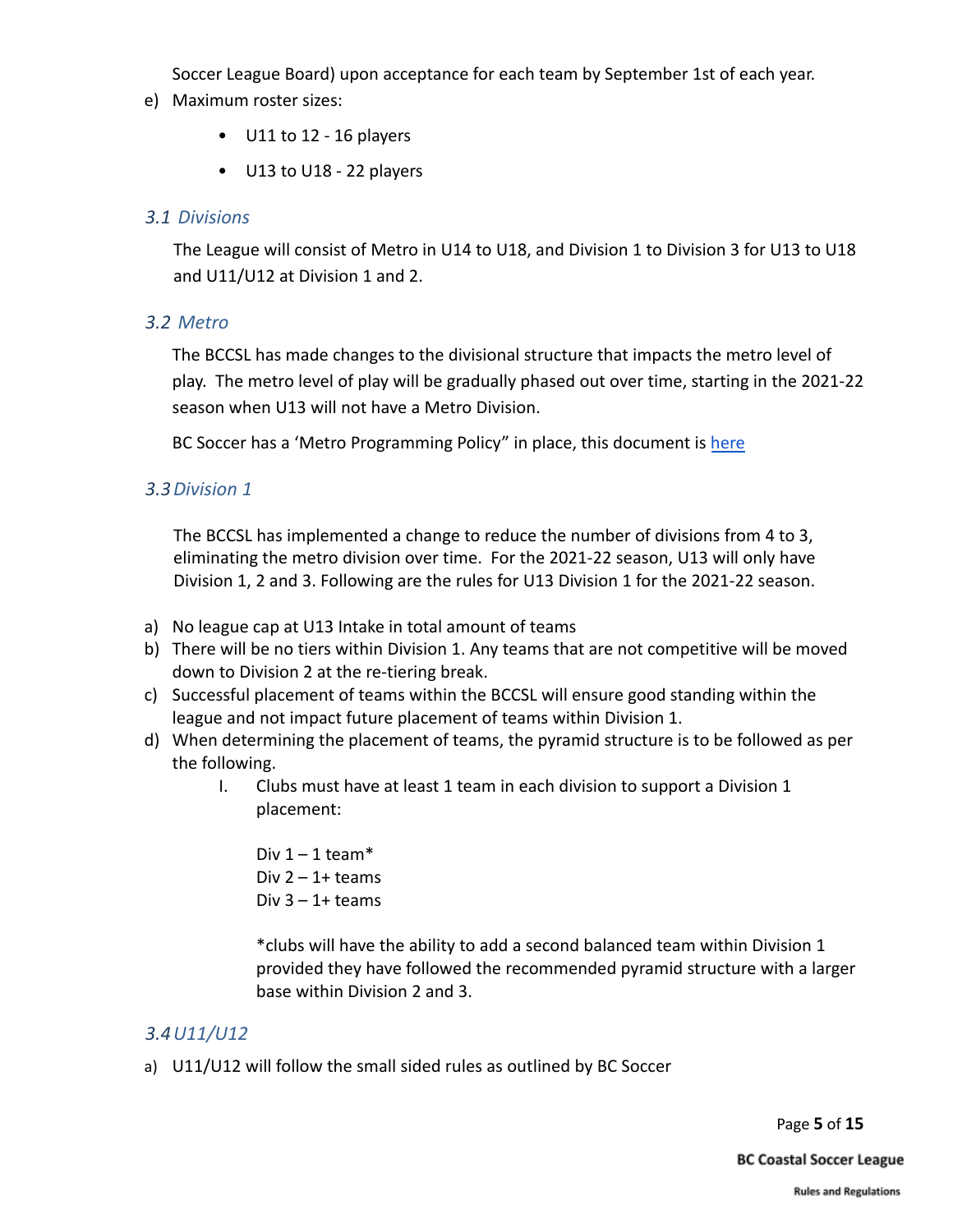- b) Scores will be recorded for tiering purposes only. Scores and standings will not be made public
- c) Cup play will not occur for U11 and U12, including league championships
- d) The league expects that districts will accommodate teams moved down from Division 2 at the re-tiering break
- e) The league will consider teams from district based leagues to move into BCCSL Division 2 at the re-tiering break

#### <span id="page-5-0"></span>4. Assignment of Teams to Divisions

- a) Each District shall work with its affiliated club members to submit teams to the appropriate divisions within the League
- b) Districts must submit the teams and the desired divisions to the League Manager no later than:
	- i. June 15 for Metro + Division 1
	- ii. July 15 for Division 2
	- iii. August 1 for Division 3

Note: The league suggests that districts suggest a deadline to clubs at least 10 days ahead of

these BCCSL deadlines.

- c) The League Manager, in consultation with member districts and their clubs, will have the latitude to move teams into the appropriate division based on results and an understanding of a team's competitiveness at a minimum of 5 weeks of play based on the calendar. This is the first re-tiering break, followed by another secondary re-tiering period over the Christmas break if required.
- d) Teams moved to another division at a re-tiering break will receive the average points from that new division they are moved into.

#### <span id="page-5-1"></span>5. League Discipline

- a) The League expects all its participants to behave in the best interest of the game, in a sporting manner and, in alignment with the Judicial Code and Policies of BC Soccer.
- b) Discipline will be conducted by a Discipline Committee established by the League. Discipline may also be referred to a District member or BC Soccer if the Discipline Committee determines that action is required.

#### <span id="page-5-2"></span>*5.1Districts*

- a) Districts and/or affiliated clubs may be fined when their teams fail to meet the deadlines provided by the League. Consistent failure to meet deadlines or adhere to policy may jeopardize a District's future ability to affiliate teams.
- b) Districts are responsible for the behavior of their clubs and teams and may be penalized

Page **6** of **15**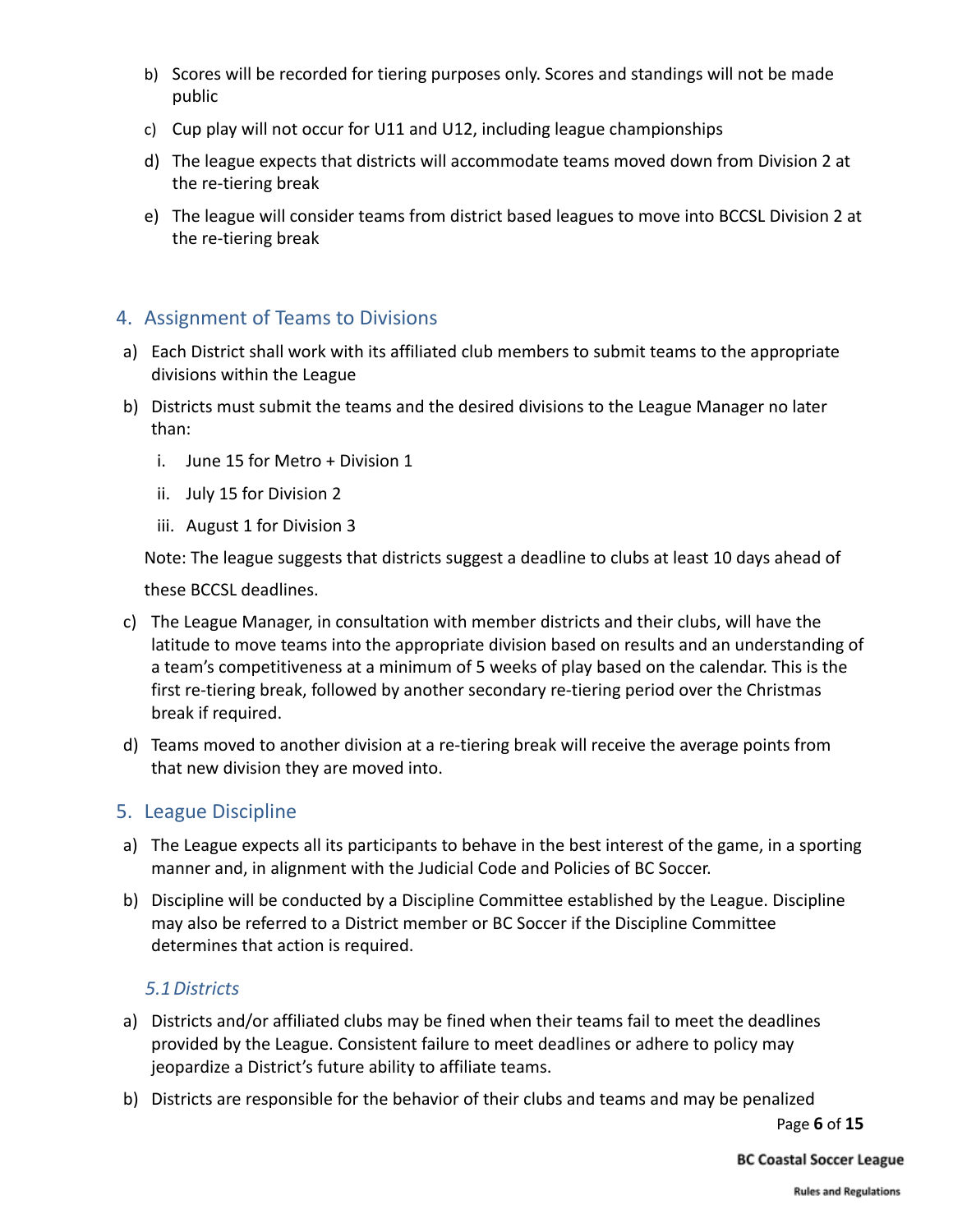and/or fined for each case of egregious misconduct, and/or be referred to BC Soccer for further sanctions.

#### <span id="page-6-0"></span>*5.2 Referees*

a) Referees have the authority to remove any person, including team officials or players, away from the field of play. Any time a person has been red carded or ejected the referee will immediately report the incident in the league's discipline system

#### <span id="page-6-1"></span>*5.3 Team, Coaches, and Players*

- a) It is the team officials' responsibility to familiarize themselves with FIFA/IFAB's Laws of the Game, BC Soccer Rules and Regulations and Policies, the League Rules, and any specific policies relating to BCCSL.
- b) The team coach or manager must identify themselves to the center referee and to the other team before the start of the game.
- c) Team coaches and/or managers are responsible for the behavior of themselves, players, parents, and spectators associated with their team. A District may be fined for poor behavior or the team may be removed from the play for any number of games, including removal for the balance of the season or more.
	- i. Team officials are responsible for the behavior of parents and spectators associated within their team. If a spectator is unmanageable, the referee may stop the match until the situation is under control as deemed by the referee.
	- ii. No person from the sidelines shall make any derogatory comments about any player or team official on either team, match officials, or other spectators.
- d) Team officials must oversee and participate in the obligatory pre-game handshakes or equivalent agreed ceremonial protocols between the teams and officials. Failure to conduct the pre-game handshake in a sporting manner may result in a fine.
- e) If a player, team official, or spectator is ejected from the game or is asked to leave, they must leave the immediate area and be no closer than 15 meters from the field of play or in a parking lot if within 15 meters.
	- i. The person will still be considered to be in the playing area or park if the individual continues to direct misconduct towards the playing area from outside the park's limits.

#### <span id="page-6-2"></span>6. Rules of Play

- a) All games are to be played in accordance with the FIFA/IFAB Laws of the Game and BC Soccer Rules and Regulations.
- b) Play at the U13 and under age groups will utilize the Retreat Line as required by BC Soccer
- c) Teams are required to provide two completed eligible team rosters (player names and jersey numbers, team officials) as well as any Fluid Roster players (see section 16) to the referee, prior to the start of the game

Page **7** of **15**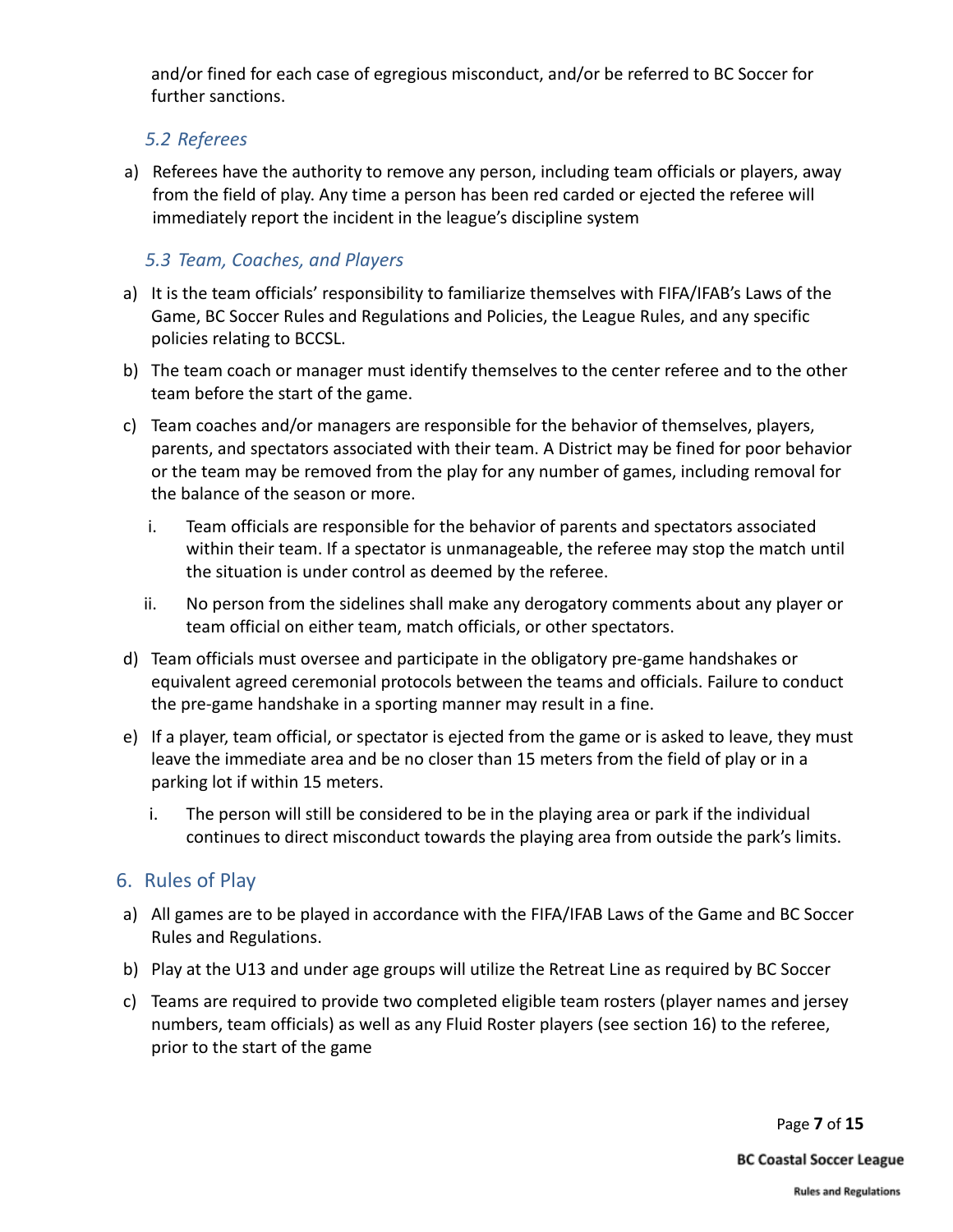#### <span id="page-7-0"></span>7. Playing Fields

- a) Each District/Club shall ensure that their District Scheduler provides appropriate home fields to the League Schedulers at the beginning of the season subject to closures
- b) Where park configuration allows, there are to be no spectators behind the team benches
- c) Failure to provide a safe and adequate field may result in a fine
- d) The home team is responsible for nets, corner flags, and lining of the field. Failure to provide this equipment may result in a fine
- e) A technical area, per FIFA/IFAB's Laws of the Game must be established at each team's bench. Team officials must remain inside the technical area during the game (except half time) unless approval is received from the referee to leave. Players must remain in the technical area except for substitutions
- f) No person may coach from behind the goal line and the area behind the goal is to be free of spectators
- g) Players should not warm up behind the goal area. Playing gear should not be left in the area of the goal posts
- h) Only team officials and players registered to the team are allowed inside the fenced area or immediate surroundings of the field of play

#### <span id="page-7-1"></span>8. Financial Control

- a) Monies received will be deposited in a chartered bank or other recognized financial institution in an account in the name to BC Coastal Soccer League (BCCSL)
- b) All accounts of over \$50 or more shall be paid by a cheque or e-transfer, which will be signed/approved by two of the signing officers designated by the Board
- c) All financial records shall be produced when required by the League Board with financial statements and reports prepared in accordance with generally accepted accounting principles (GAAP) and BC Soccer rules regarding Notice of Reader
- d) The Treasurer will provide regular reports to the League Board and will provide a year-end financial statement within 30-days of the financial year-end
- e) The Districts may request a financial review and upon such request, the League Board must appoint an independent committee to review the financial records
- f) The League Treasurer has the ability to approve or deny non-regular expenditures to the amount of \$500. Anything over and above said amount requires approval of the BCCSL Board

#### <span id="page-7-2"></span>9. Referees and Assistant Referees

- a) Each District will be responsible to access BC Soccer's database of qualified referees and have a listing of available registered referees for all divisions
	- i. Referees must be currently registered with BC Soccer and comply with all BC Soccer rules
	- ii. Referees must have a classification of Youth or above

Page **8** of **15**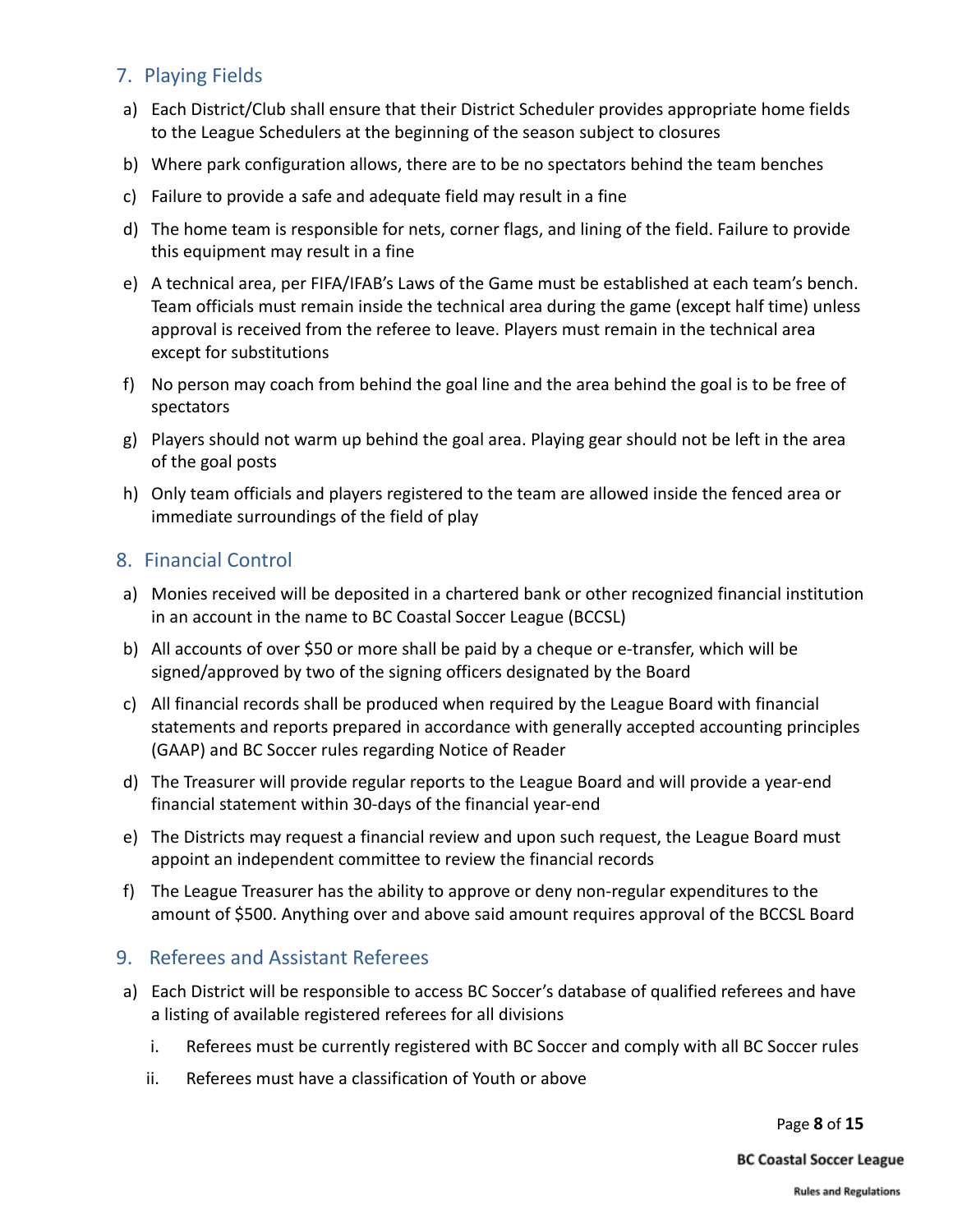- iii. All referees aged 19 years and older must have a valid Criminal Record Check and Vulnerable Sector Check on file with BC Soccer
- b) The league supports BC Soccer's recommendations for referee scheduling; at Metro the center referee must be a minimum of 2 years older than the age category of play
- c) Referees must disclose to their Referee Scheduler any potential conflicts of interest in the game assigned to them
- d) A maximum fee schedule for referee and assistant referee will be set by the league
- e) At all BCCSL levels, clubs/districts must assign a centre referee
- f) The home team, Club or District must provide two uniformed assistant referees with Entry Level qualifications or higher for the following divisions:
	- 1. Metro U14-U18, Division 1 U13
	- 2. Division 1-3 U15-U18
- g) For divisions not identified above, each team must supply a Linesperson (Parent / Fan) and must adhere to the following:
	- i. While it is mandatory that team linespersons be provided for each U-14 and below game, referees have the right to either not use or dismiss them at his / her discretion
	- ii. If you are a "team linesperson", your job is to call the whole ball "out". At no time shall "team linespersons" call or indicate offside
	- iii. Coaches are not to act as a linesperson as it impedes their ability to properly guide their team during the game
	- iv. Individuals must refrain from coaching while carrying out the linesperson duties

#### <span id="page-8-0"></span>10. League Scheduling

- a) The League Manager shall select from the alternatives provided by the League Scheduler, the nature and extent of league play each season which includes the number of games and number of rounds, and provide to the Board for final approval. The League Manager will provide a calendar to indicate when games will be played prior to the start of the season.
- b) Districts/Clubs may schedule games on Friday, Saturday, or Sunday, with approval from the League Scheduler. Where there are teams travelling more than 75kms (one way) or that require a ferry for travel:
	- i. No games will be scheduled on Fridays
	- ii. Are not to have a scheduled kickoff game prior to 10am or after 5pm on Saturday or Sunday
	- iii. Starting times for games requiring travel by ferry are to be scheduled between 12 noon and 2:00 P.M. unless both coaches agree to a change in time
- c) No games will start prior to 08:30 A.M. unless both coaches agree to a change in time
- d) Any weeknight game that starts prior to 7:00 P.M will need both coaches' approval. If disagreement occurs, it would go to the league for a decision

Page **9** of **15**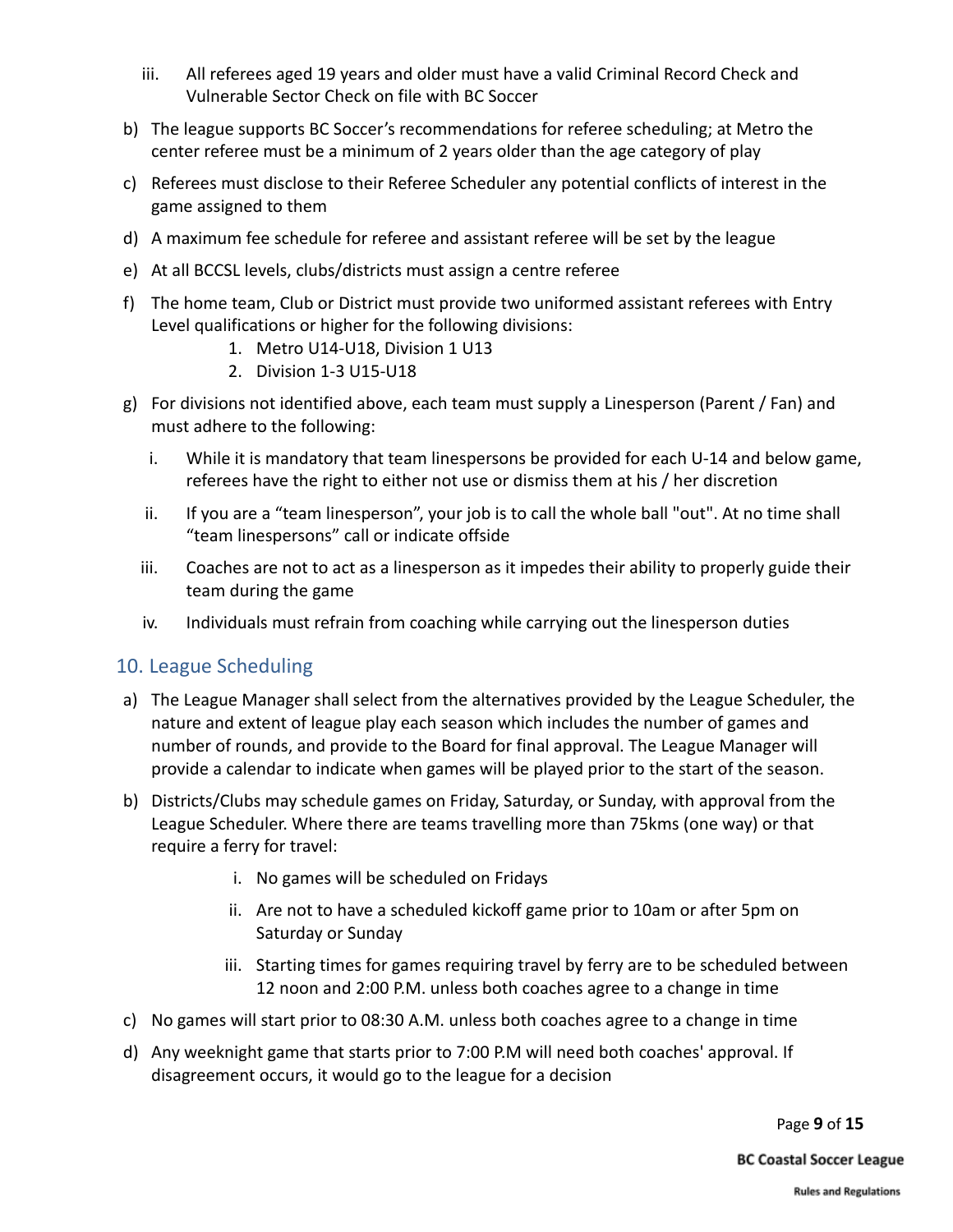- e) The League shall publish a complete schedule 10 days before the first scheduled league game. Where divisional restructuring occurs, league schedules will be altered after adjustments are made
- f) Teams are expected to play all scheduled games throughout the season on or before the scheduled dates
- g) The League Manager can change a division format for scheduling or lack of time for completing the schedule
- h) Each club's field allocation times for metro teams in the league will be entered in the scheduling system within 10 days for the full season. Failure to do so will result in a fine and/or sanction
- i) Each club must submit Division 1/2/3 home field schedules for 6 weeks of play 5 days prior to the first scheduled league game. Fields and game times after the 1st re-tiering period will be entered for 6 weeks of play 5 days prior to the first scheduled game. Failure to do so within 28 days of a scheduled game will result in fines and/or sanctions
- j) Team officials of opposing teams must contact each other prior to scheduled games in order to confirm game location, the kick off time, and the opposition's uniform colors
	- i. At a minimum the home team is required to contact the visiting team no less than 48 hours prior to match day. If the visiting team has not heard from or received confirmation from the home team coach by the deadline stated earlier, the visiting team coach must also be able to show they attempted to contact the home team coach as well and report the lack of contact to their club's District Rep

#### <span id="page-9-0"></span>11. League Standings

The points system to determine the standings is as follows:

- a. 3 points for a win;
- b. 1 point for a tie;
- c. 0 points for a loss.

#### <span id="page-9-1"></span>12. Coastal Cup Qualification

- a) Coastal B cup wildcards will be determined by final standings at the end of the season.
- b) At U13, which the Island districts are not entering, seven 'wild card' berths will be awarded to Lower Mainland teams
- c) For B Cup divisions, the divisional berths will be broken down as
	- i) 2 divisions (ie: East and West) 7 district reps plus the next best 2 from each division based on points per game (PPG)
	- ii) 3 divisions (ie: East, South, West) 7 district reps plus the top team in each group. Then the next best team will be drawn to complete the spots
- d) All wildcards must come from Division 1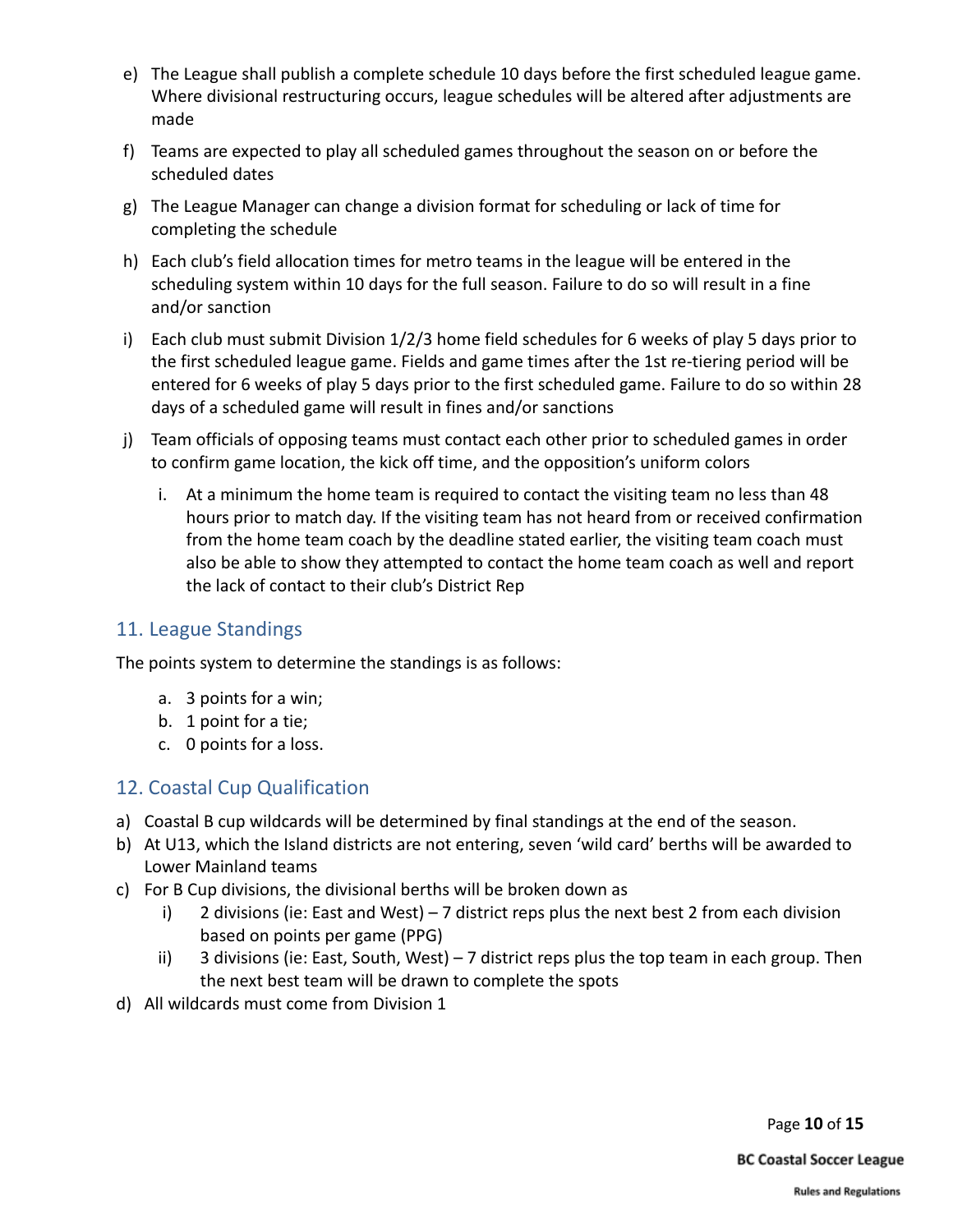#### <span id="page-10-0"></span>13. Statistics and Reporting of Scores

- a) All scores need to be reported by 9:00pm Monday following the game
- b) Failure to report scores may result in fine to the home District of team failing to report
- c) The standings of teams resigning or removed from the League (or a division within) before completion of the schedule will be expunged from the records as follows:
	- i. If a resignation or removal occurs prior to completion of the October re-tiering of the schedule, results involving that team will be expunged from the league record
	- ii. If a resignation or removal occurs prior to the start of League Championship play but has completed the first round only the second-round results will be expunged

#### <span id="page-10-1"></span>14. Rescheduling and Game Abandonment

- a) Notwithstanding below, teams will make an effort to complete all games scheduled by the League Scheduler
- b) Teams who refuse reasonable make-up game options as determined by the league or are non-compliant in finding a make-up game option with their opponent and/or the league, will be at risk of a league fine and/or penalty of a deduction of 3 points from the standings
- c) When inclement weather or some other unforeseen event forces closure of the home teams' fields then the game may be rescheduled on the opposing team's field if there is sufficient notice, time, field availability and an agreement between both coaches. The team providing the field is responsible for all costs associated
- d) Only the assigned referee may deem the field unplayable at the scheduled match time or at any time during the game
- e) Requests for game postponement must be made through the District scheduler to the League Scheduler
	- i. Requests will only be considered for special circumstances, i.e. travel tournaments, heavy team involvement in a special school or religious function, or injury or illness which reduces the team roster size below nine (9) players. Any rescheduling will be at the discretion of the League Scheduler and the League General Manager.
	- ii. Requests for game postponement must be made to the League Scheduler by the District Scheduler only and be made by phone and followed up immediately by an email stating full particulars. Any postponed games due to travel tournament conflicts, must be rescheduled before departure.
	- iii. No game postponement will be authorized later than 9:00 P.M. on the Tuesday prior to the game unless both teams agree
- f) If a team is held responsible for the abandonment of a game, they will be subject to a fine which will be payable by the District, and the team may be referred to discipline
- g) If a referee does not appear for the game, team officials may agree on a referee
	- i. In all cases a fifteen (15) minute allowance must be given before abandoning the game. Teams may then agree to play a shortened game

Page **11** of **15**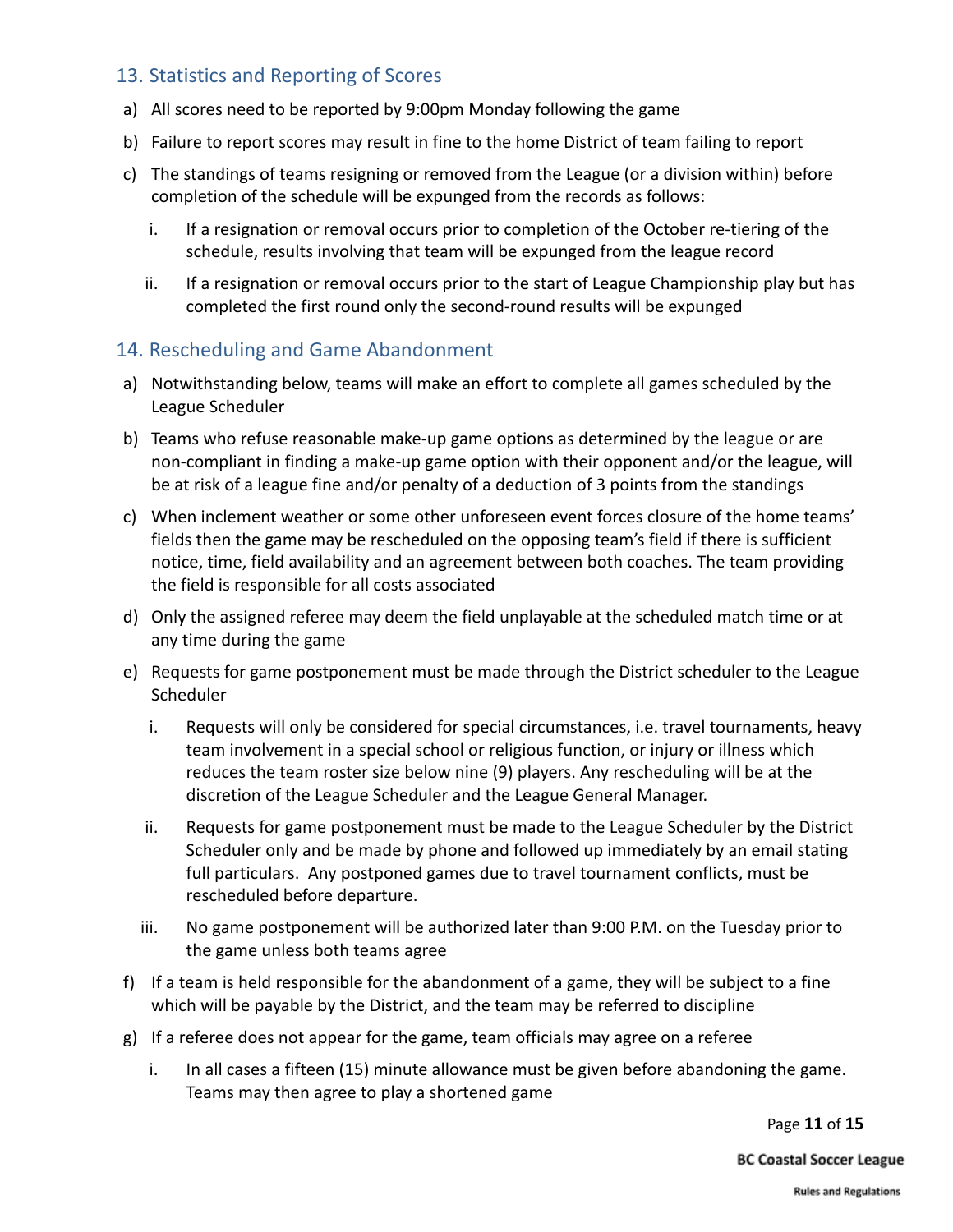- ii. Should the game be played, then it is understood that the game stands as an official league game
- iii. Should rescheduling be required, the procedures detailed in 14.e of this section will be followed
- h) Only a referee can abandon a game in progress
- i) If a game is abandoned due to unforeseen circumstances (e.g. lights go out, snow storm hits) and 75% of the game has been played the result stands
- j) If a game is abandoned as per subsection i of this section and 75% of the game has not been played, the League Manager can require the game to be rescheduled
- k) If players, team officials, or spectators cause a game to be abandoned, the League will investigate, and has the right to declare a winner. Points will be awarded as a forfeiture to the faultless team as a 1-0 win, regardless of the score at the time of the abandonment. The team at fault will be subject to a fine and referred to discipline. If the League determines both teams were at fault for the abandonment, the League Operational Committee has the right to record the result as a 0-0 draw, a loss for both, both teams will be subject to a fine and both teams will be referred to discipline
- l) Coaches must report an abandoned game to their Club or District representative as an incomplete game
- m) For make up games:
	- i. If a whole weekend of games is cancelled due to weather or field closures, the BCCSL Scheduler will reschedule those games to an available weekend, and on a date where both teams don't have scheduled games. Or, a mutually agreed upon rescheduled date can be provided to the BCCSL within 5 days of the cancellation.
	- ii. Within 5 days of a game cancellation or postponement, the home team's scheduler (or district scheduler designate) will provide 2 rescheduled game options that are on a regularly scheduled BCCSL play weekend, and that don't conflict with either of the team's scheduled games.
		- a) The visiting team will choose from one of the options presented within 48 hours.
		- b) Failure for either team to reschedule with these guidelines will result in a forfeit of the match.
	- iii. In the event multiple games are cancelled, they must be rescheduled in the order of the original scheduled games.

#### <span id="page-11-0"></span>15. Complaints, Protests and Appeals

- a) Should coaches or managers have a complaint regarding the performance of a referee, the complaint should be directed in writing to their own District, not the league. If it is about the conduct of the referee, the complaint should go to BC Soccer
- b) Protests shall be dealt with by the League Operational Committee under BC Soccer Rules and Regulations, Rule 11 – Protests

Page **12** of **15**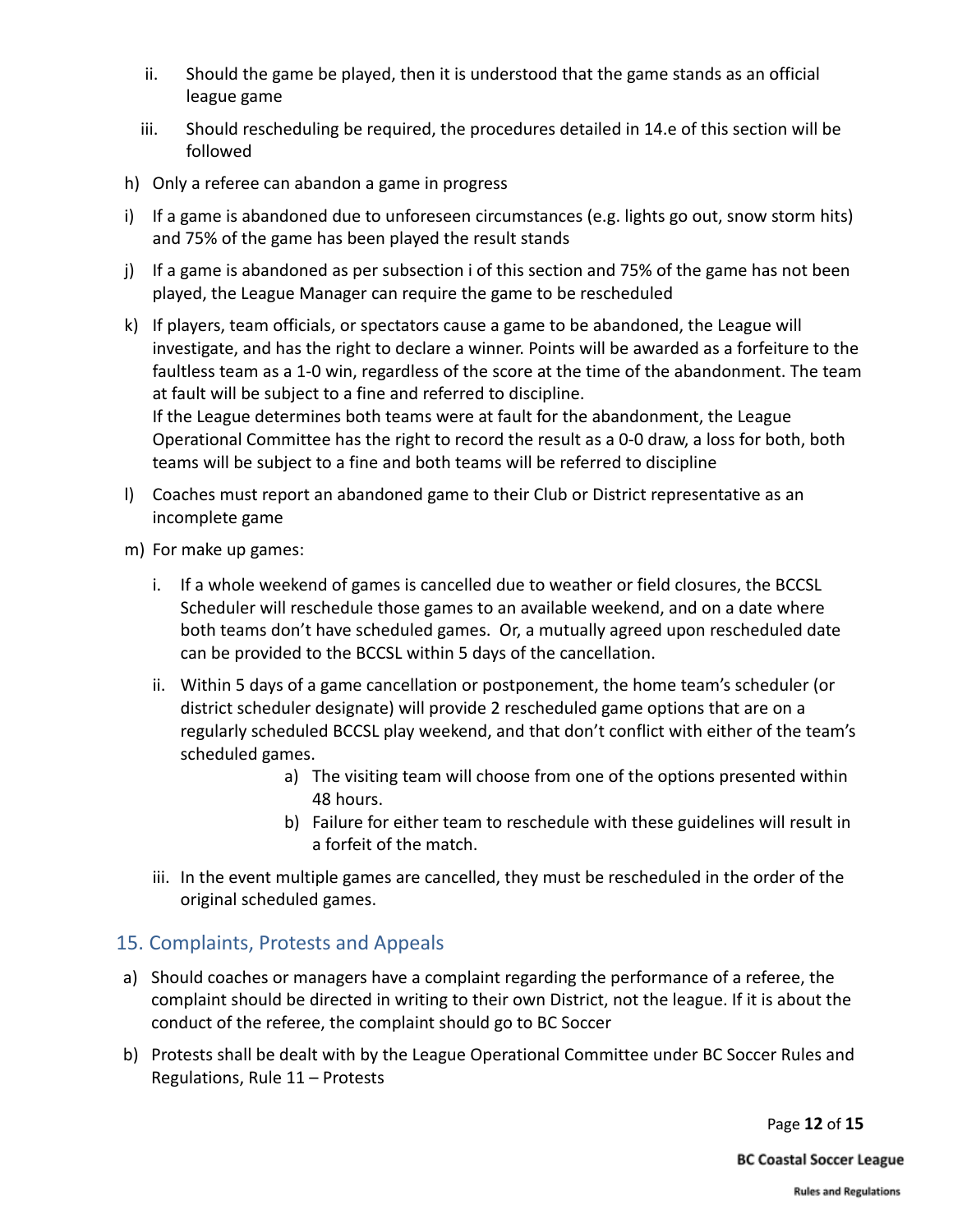- i. The protest must be completed [here](https://forms.gle/AMa3AGL1W6geaK889) within 48 hours of the day of the game being completed. The basis of the protest must be clearly stated
- ii. A protest fee of \$250 (cheques made payable to BC Coastal Soccer League) along with a copy of the protest must be received by the League Manager within 4 days of the game being completed. The mailing address is:

BC Coastal Soccer League ℅ Matt Holbrook Unit 217 - #8 - 6014 Vedder Road Chilliwack, BC, V2R5P5

- iii. The fee will be refunded if the protest is upheld
- c) If a team official has knowledge of the basis for a protest before the game, he/she must advise the referee that the game is being played under protest
- d) A protest will only be considered on the grounds of:
	- i. Misinterpretation of the FIFA Laws of the Game. A game cannot be protested based on the referee's judgment of the 'facts' of the game.
	- ii. Eligibility of players.
	- iii. Breaches of BCCSL Rules and Regulations.
- e) Protests relating to the grounds, posts, crossbars, etc., will not be entertained unless notice (with particulars included) is given to the referee prior to the beginning of the game. The referee must believe the issue seriously affected the outcome of the game for the protest to be reviewed.
- f) The League's Protest Manager will form a Protest Committee to review all protests. All parties affected will be provided a written ruling which shall include the rationale for the decision and the BC Soccer appeal procedure.

#### <span id="page-12-0"></span>16. Forfeits

A forfeit by a team will be recorded as 1-0 for the opponent, and a minimum \$250 fine plus possible game and travel costs will be applied to the team that forfeits. The BCCSL rules clearly lay out very limited options for requesting the re-scheduling of games. Forfeits, no-show teams, or games not played for any reason, should be reported to the BCCSL Scheduler by District Schedulers, not directly to the league by teams or clubs.

#### <span id="page-12-1"></span>17. Tie-Breaking Formula

The league will continue using PPG (points per game) to determine final standings. This will be used in all divisions where an uneven number of games have been played. After using PPG, remaining ties in standings will be broken with the following formula:

- 1) Head to head results
- 2) If there are no head to head games or the total points between the teams is level, then goal difference will be looked at next

Page **13** of **15**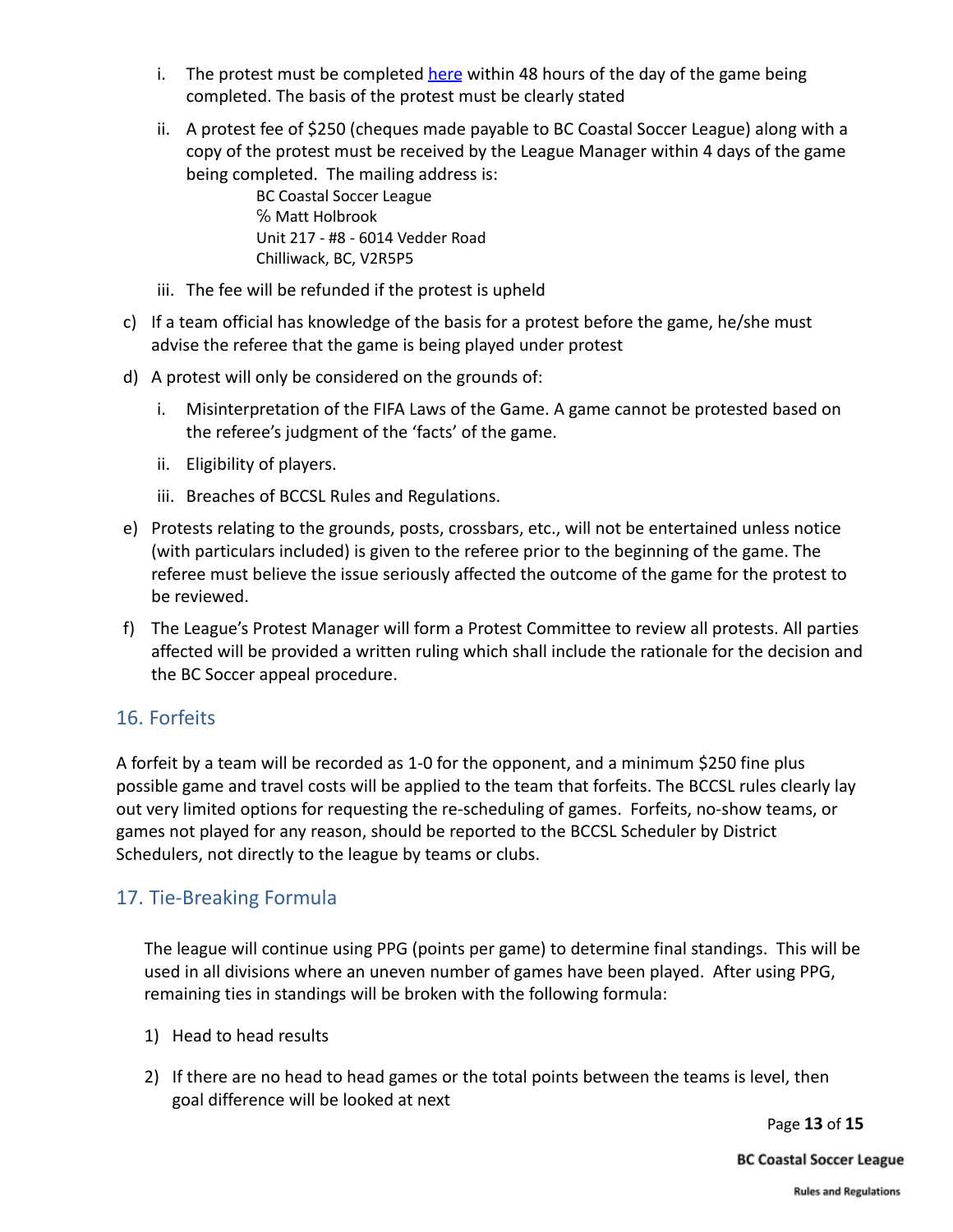- 3) If goal difference is the same, then most goals scored (based on average per game if necessary) will be used
- 4) If all these don't break the tie, a coin toss by the League Manager will break the tie

#### <span id="page-13-0"></span>18. Fluid Roster Process

- a) This policy is in effect, with noted exceptions, for U11 to U18 players
- b) Any player with a valid BC Soccer ID card (see section 1b) will be allowed to play for another team at the same Club under the following conditions:
	- i. The League shall grant a registered player permission to play for a team within the Club at the same age or up to two years older as long as the player is currently playing a lower caliber of play, if at the same age, or the same or lower caliber of play if they are younger. Movement of players in Div. 3 shall be permitted between teams at the same level. The player must provide his or her BC ID card to the game officials to be eligible to play under FRP
	- ii. Teams that do not have another team from their Club in a lower division within the same age or a younger team in the same or lower division may use the FRP to pull players from another team at their Club that plays in the same division as them
	- iii. Players can only use the FRP for league games. League Championship games are considered league games, but no teams will be allowed to use FRP for players from the same division they played in between the first round of re-tiering in October and the start of League Championship play. Players must be from a lower division or a younger age group at the same or lower division for League Championship games aside from teams that were in Division 3 prior to League Championship play
	- iv. Clubs must limit players to two games per weekend to safeguard against them playing too many games and being exposed to potential injury
	- v. Team game day rosters, including FRP's, cannot exceed the allowable BCCSL roster size
	- vi. No team shall be allowed to use players from U10 teams to play under the FRP
	- vii. For District run U11 and U12 Div. 3, where the District has opted not to provide BC ID cards, the District can opt to use a paper-based FRP process that makes the details needed on the BC ID card clear. The paper would then be presented to game officials in lieu of an ID card

#### <span id="page-13-1"></span>19. League Championships Division 2-3

- a) After the completion of League Play in December, all U13-U18 teams will commence play for the "League Championship". Teams in each age group will be ranked according to their Divisional standings (i.e. Div. 1A, 1B, 2A, 2B) and those teams grouped geographically (Divisions 3+) will be melded according to their standings. Then, groups of 4-6 teams will be created. Teams within each group will play a round robin format with the top 2 teams of each group advancing to a final game.
- b) Round robin games can end in a draw with no winner required
- c) Cup Final games that end in a draw will go directly to penalty kicks and will be decided by a 5 player shoot-out. If additional pk's are required, teams will alternate additional players until a

Page **14** of **15**